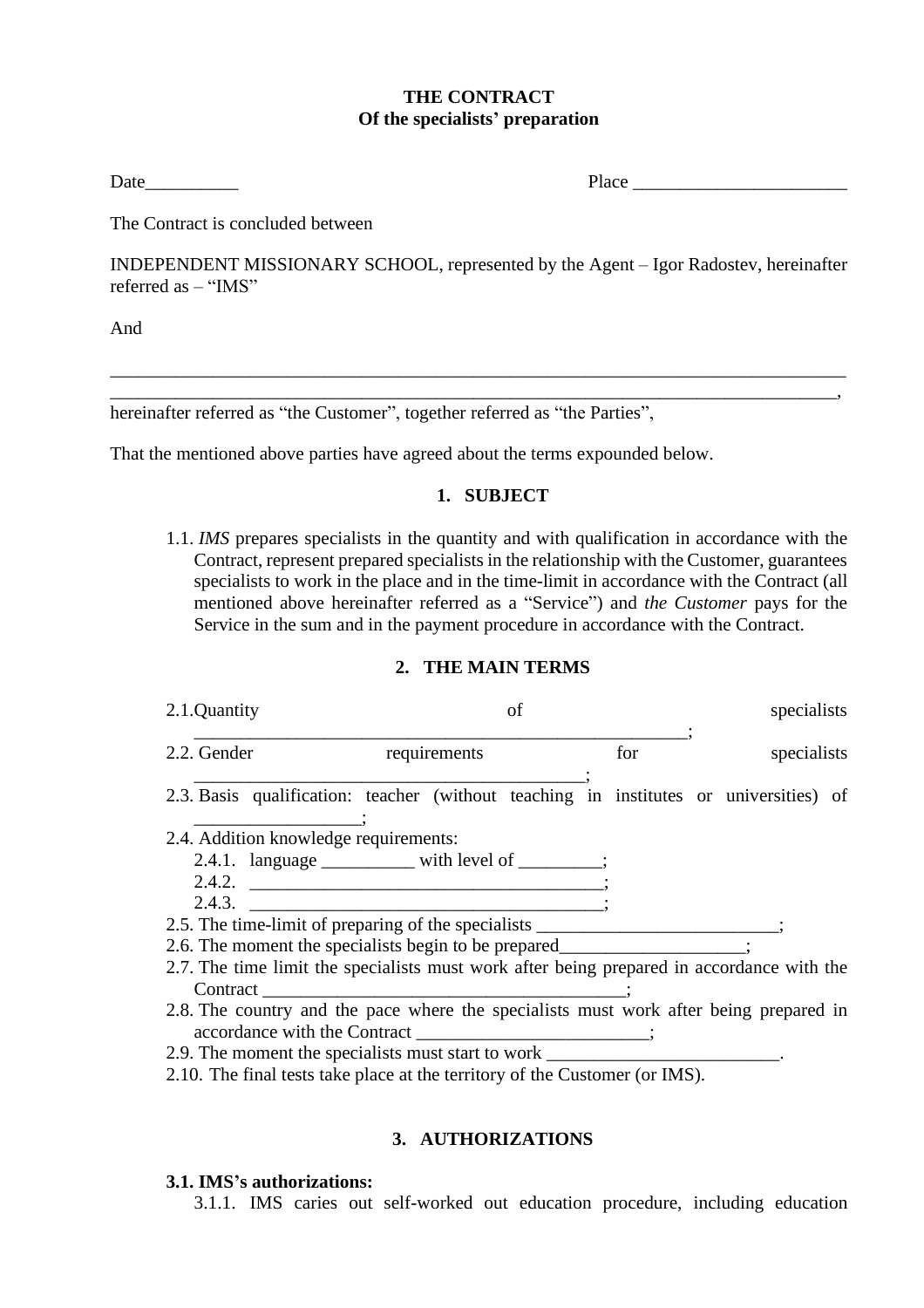process, knowledge assessment system, forms, number and period of examinations*.*

- 3.1.2. IMS itself encourages and punished future specialists in accordance with the IMS Rules.
- 3.1.3. IMS can change or revoke any specialist from the learning if IMS is sure that the specialist won't be able to carries out his duty by working in the future. At that case the IMS compensates the related expenses of the Customer in accordance with the Contract if the parties do not agree to change the time-limit of preparing of the specialist who has to be changed or revoked.

# **3.2. Customer's authorizations**

- 3.2.1. The Customer can oblige IMS to inform him about procedures of specialists' preparation including results of their taking exams and the level of their practical knowledge in any detail of preparation or in the whole.
- 3.2.2. If the Customer finds the preparation of the specialists does not correspond with knowledge required for the future work, the Customer can demand IMS to do any of following:
	- a) Reduce the cost of the Service;
	- b) Compensate the expenses required for elimination of deficiencies.
- 3.2.3. The Customer can refuse of the Service and demand IMS to return the cost of the service if the Customer finds the level of knowledge of the specialist is not enough to go on working in accordance with the Contract.
- 3.2.4. If IMS breaks the time-limit of preparation of the specialists, the Customer can demand IMS to do any of following:
	- a) Appoint new time-limit;
	- b) Reduce the cost of the Service;
	- c) Demand IMS to cancel the Contract. The provisions of the item are not valid if the time-limit breaking has to
- do with circumstance pointed in the item 4.1.5 of the Contract. 3.2.5. The Customer can demand IMS to compensate the loss if the time of beginning and end of preparation of the specialists are broken and the level of knowledge
- of the specialists is not enough to go on working in accordance with the Contract. 3.2.6. The Customer can itself conclude the Contract with the specialist after the specialist finishes working during guaranteed time-limit pointed in the item 2.7.

# **4. OBLIGATIONS**

# **4.1. IMS's obligations:**

of the Contract.

- 4.1.1. IMS selects future specialists for participation in the program of preparation basing on their basis knowledge, qualifications and health suitability, inform the Customer about selection result. After the Customer approves the candidates to take part in the program of preparation, IMS provides the Customer with personal details of the candidates and starts the preparation program.
- 4.1.2. IMS organizes the education procedure in accordance requirements pointed in the item 2 of the Contract.
- 4.1.3. IMS provides candidates with everything required for the studying.
- 4.1.4. Studying procedure is carried out in the closed boarding school in accordance with the Rules of IMS.
- 4.1.5. IMS informs the Customer about requirement of increase the time of preparation of the specialist if the future specialist cannot go on studying and has to suspend the participation in the preparation program on the occasion of illness or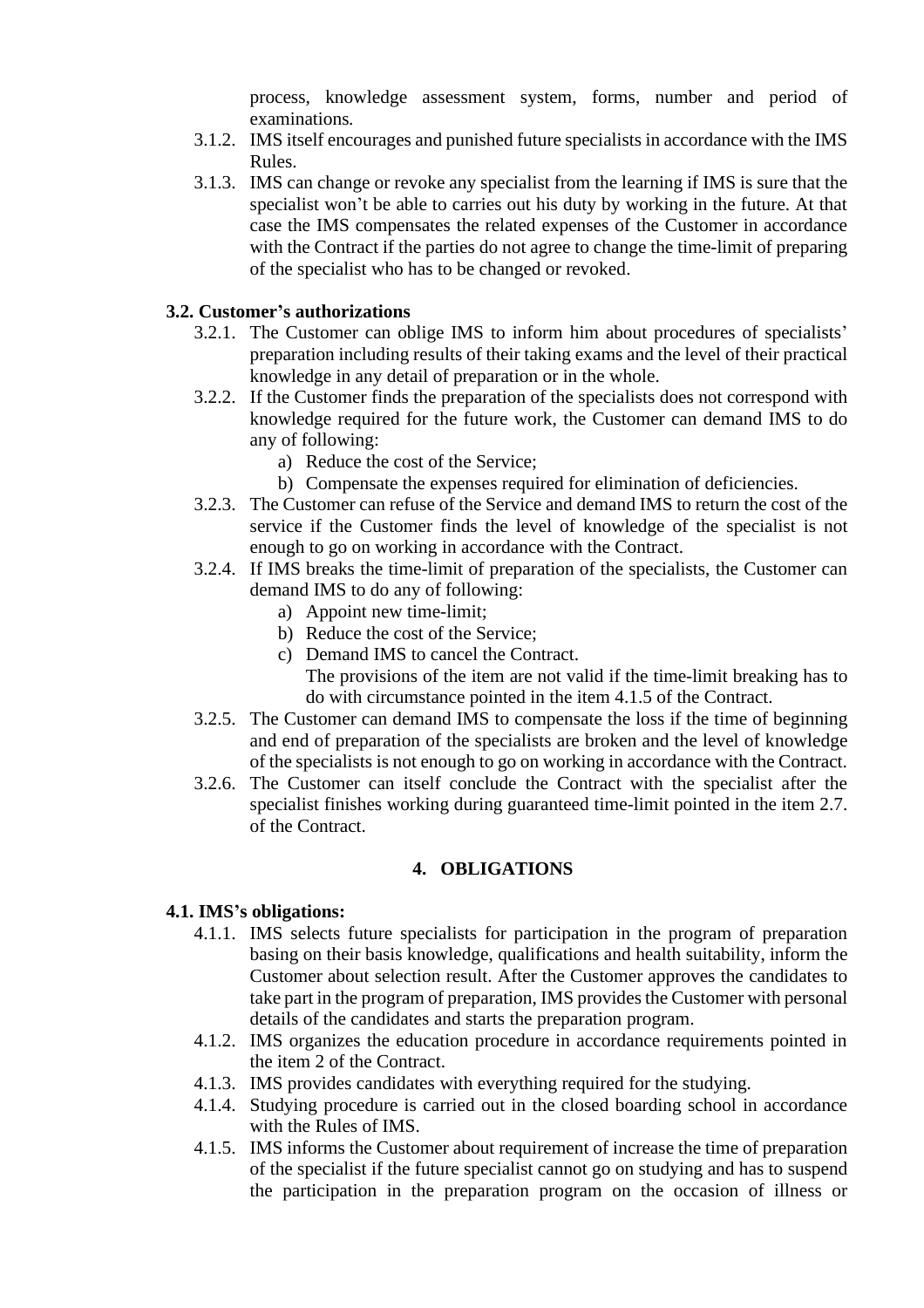significant family circumstance like death or illness of relatives and so on.

- 4.1.6. IMS resumes the preparation procedure of the specialist after the circumstances pointed in the item 4.1.5. are eliminated.
- 4.1.7. IMS guarantees the Customer that the specialist will work during the time-limit pointed in the item 2.7. of the Contract.

#### **4.2. The Customer's obligations:**

- 4.2.1. The Customer makes payments in the sum and in time in accordance with the terms of the Contract.
- 4.2.2. The Customer approves or argues the results of candidates selection for the participant in the preparation procedure within not more than 15 (fifteen) days after IMS informs the Customer about result of the selection as it's pointed in the item 4.1.1..
- 4.2.3. After the Customer approves candidates for the participation in the preparation program and gets their personal details from IMS, the Customer does all the actions required for the permissions and visas which are necessary for specialist to have practical training during the studying and start working after the preparation grogram is finished.
- 4.2.4. The Customer's representative takes part n the final tests of the specialists which could take place in the territory the Customer or IMS in depend on as it's appointed in the item 1.10 of the Contract.

#### **5. COST AND PAYMENTS**

|                                                                          |  |  |  | 5.1. The whole cost of the Service is ______ |  |  |  |  |  |  | The                                                                    |
|--------------------------------------------------------------------------|--|--|--|----------------------------------------------|--|--|--|--|--|--|------------------------------------------------------------------------|
| cost of the Service cannot be increased after the Contract is concluded. |  |  |  |                                              |  |  |  |  |  |  |                                                                        |
|                                                                          |  |  |  |                                              |  |  |  |  |  |  | 5.2. The cost of the Service consists of the cost for each specialist: |
|                                                                          |  |  |  |                                              |  |  |  |  |  |  |                                                                        |

- 5.3. The payments for Service are carried out by the Customer in following way:
	- 5.3.1. 5% (five percent) of the cost is payable in advance within 10 (ten) days after the Contract is concluded;

\_\_\_\_\_\_\_\_\_\_\_\_\_\_\_\_\_\_\_\_\_\_\_\_\_\_\_\_\_\_\_\_\_\_\_\_\_\_\_\_\_\_\_\_\_\_\_\_\_\_\_\_\_\_\_\_\_\_\_\_\_\_\_\_\_\_\_\_\_\_

- 5.3.2.  $\_\%$  ( $\_\_\_\$ ) of the cost is payable within 10 (ten) days after the Customer approves the candidates for participation in the preparation program in accordance with procedure pointed in the items 4.1.1., 4.2.2..
- 5.3.3. \_\_\_\_% (\_\_\_\_\_\_\_\_\_\_\_) of the cost is payable after the specialists finish studying under the preparation program and successfully take final tests;
- 5.3.4. \_\_\_\_% (\_\_\_\_\_\_\_\_\_) of the cost is payable after the specialists finish working during the guaranteed time-limit pointed in the item 2.7. of the Contract.

5.4. The currency of payments is

 $\overline{\phantom{a}}$ .

5.5. The cost of the Service includes all the expensive required to carry out all the events in accordance with the curriculum, including flights.

### **6. WOERKING HOURS OF THE SPECIALISTS**

- 6.1. The routine of studying inside IMS closed boarding-school is determined and supported by IMS itself without any influence of the Customer.
- 6.2. The working routine of the specialists after they finish reparation program and during the guaranteed time-limit, pointed in the item 2.7. of the Contract should include following provisions:

6.2.1. Daily working hours \_\_\_\_\_\_\_\_\_\_\_\_\_\_\_\_\_;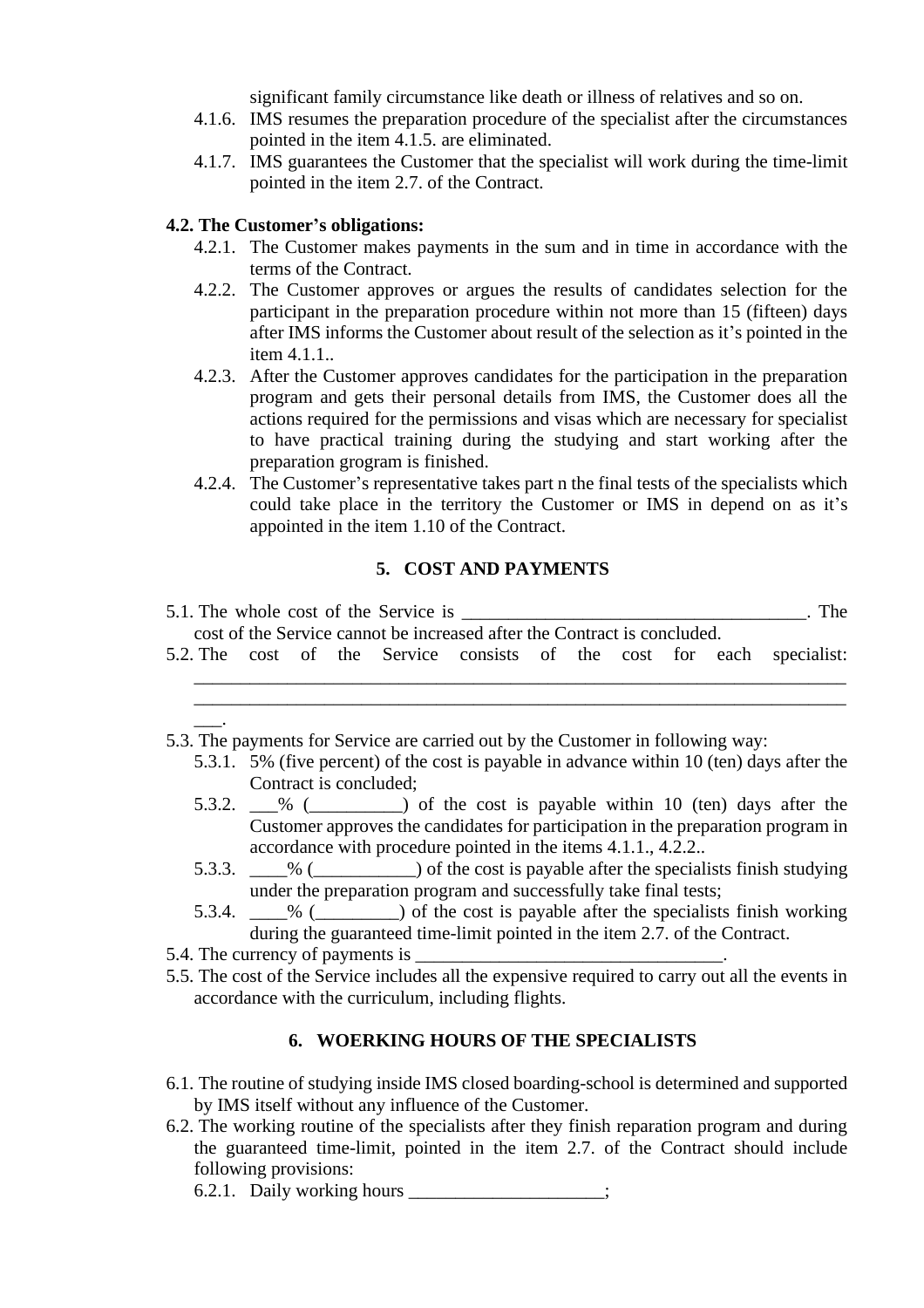- 6.2.2. Working days in a week
- 6.2.3. Days-off in a year
- 6.2.4. Days-off in a year with visiting of the domicile place
- 6.2.5. Salary of the specialists during the guaranteed time-limit of working pointed in the item 1.7. of the Contract is paid by the IMS.
- 6.2.6. After the guaranteed time-limit of working pointed in the item 2.7. of the Contract, the specialist and the Customer will determine the condition of further cooperation themselves without participation of IMS.

### **7. TERMINATION**

- 7.1.TERM AND RENEWAL OPTION. Unless terminated earlier, the term of this Contract shall be for period lasting till the end of the time-limit of the specialists working in accordance with item 1.7. of the Contract.
- 7.2. TERMINATION. This Contract may be terminated as follows:
	- 7.2.1. BREACH by either party, upon 30 (thirty) days prior written notice to the other party, in the event of a material breach of this Contract by the other party. The written notice shall specify the precise nature of the breach. In the event the breaching party cures the breach within \_\_\_\_\_\_\_ days, this Contract shall not terminate.
	- 7.2.2. INSOLVENCY by either party, immediately upon written notice to the other party, in the event the other party voluntarily files or has filed involuntarily against it a petition under the Bankruptcy Procedure in its domicile.
- 7.3. OTHER RIGHTS. The rights of the parties to terminate this Contract or any Schedule are not exclusive of any other rights and remedies available at law or in equity, and such rights shall be cumulative. The exercise of any such right or remedy shall not preclude the exercise of any other rights and remedies.
- 7.4. RETURN OF PROPRIETARY INFORMATION. Upon termination of this Contract for any reason, each party shall immediately return to the other all property (including without limitation, Confidential Information and all material related to any customers) that it has received from the other party in connection with the performance of its obligations hereunder except to the extent such property is needed to fulfill its continuing obligations.

# **8. REPRESENTATIONS AND WARRANTIES**

- 8.1. REPRESENTATIONS AND WARRANTIES OF IMS. With the knowledge that the Customer is relying thereon in entering into this Contract and any Schedule, IMS hereby represents, warrants and covenants as follows:
	- 8.1.1. IMS is a corporation duly organized, validly existing, and in good standing under the law of Russian Federation.
	- 8.1.2. As of the Effective Date, IMS has taken all corporate action necessary for the authorization, execution and delivery of this Contract and any Schedule, and for the performance by IMS of its obligations under this Contract and any Schedule.
	- 8.1.3. Neither the execution and delivery of this Contract nor the consummation or performance of any obligations hereunder shall, directly or indirectly (with or without notice or lapse of time) in any material respect, contravene, conflict with, or result in a violation or breach of any provision of, or give any person the right to declare a default or exercise any remedy under, or to accelerate the maturity or performance of, or to cancel, terminate, or modify, any material contract to which IMS is a party.
	- 8.1.4. IMS is not and shall not be required to give any notice to or obtain any consent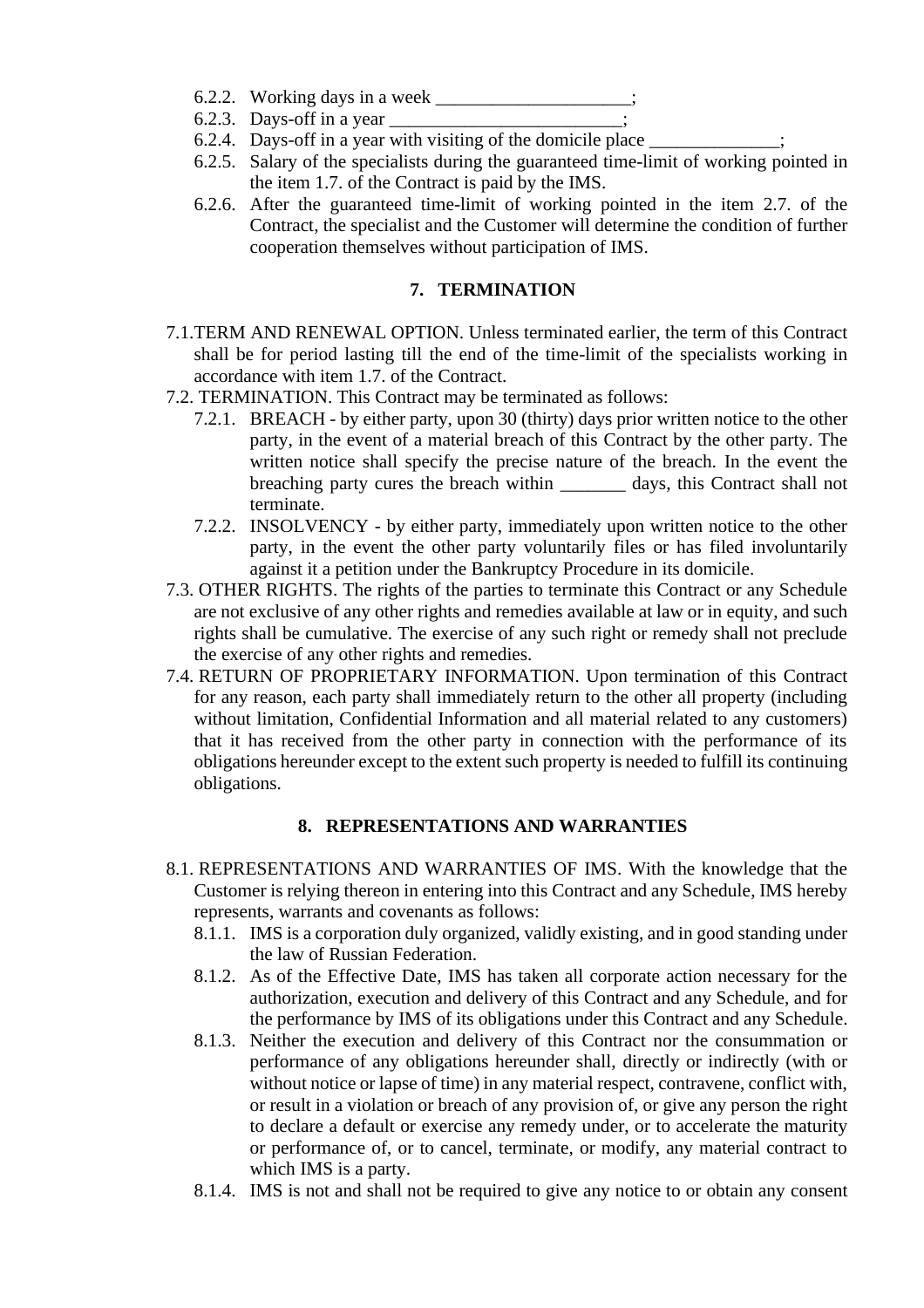from any person in connection with the execution and delivery of this Contract and the Original Schedule or the consummation or performance of any of its obligations hereunder.

- 8.1.5. IMS is, to its knowledge, and, at all times during the performance of the Services under this Contract and any Schedules hereunder, will remain in material compliance with all applicable law, rules and regulations, including, but not limited to, the law, rules and regulations of the Russian legislation.
- 8.2. REPRESENTATIONS AND WARRANTIES OF THE SECOND PARTY. With the knowledge that IMS is relying thereon in entering into this Contract and any Schedule, the Customer hereby represents, warrants and covenants as follows:
	- 8.2.1. The Customer is a state body of the government of \_\_\_\_\_\_\_\_\_\_\_\_\_\_\_\_\_\_\_\_\_ or authorized enterprises of the government of  $\qquad$  and has the full power to grant the license rights set forth in this Contract.
	- 8.2.2. This Contract constitutes the legal, valid, and binding obligation of the Customer, enforceable against the Customer in accordance with its terms. As of the Effective Date, the Customer has taken all action necessary for the authorization, execution and delivery of this Contract and any Schedule, and for the performance by the Customer of its obligations under this Contract.
	- 8.2.3. Neither the execution and delivery of this Contract and any Schedule nor the consummation or performance of any obligations hereunder shall, with or without notice or lapse of time, in any material respect, contravene, conflict with, or result in a violation or breach of any provision of, or give any person the right to declare a default or exercise any remedy under, or to accelerate the maturity or performance of, or to cancel, terminate, or modify, any material contract to which the Customer is a party.
	- 8.2.4. The Customer is not and shall not be required to give any notice to or obtain any consent from any person in connection with the execution and delivery of this Contract and any Schedule or the consummation or performance of any of its obligations hereunder.
	- 8.2.5. The Customer is to its knowledge and, at all times during the term of this Contract, will remain in material compliance with all applicable laws and regulations, including, but not limited to, the law, rules and regulations of
- \_\_\_\_\_\_\_\_\_\_\_\_\_\_\_\_\_\_\_\_\_\_\_\_. 8.3.SURVIVAL. The representations and warranties under this Section shall survive the termination of this Contract and any Schedule.

# **9. INDEMNIFICATION, INSURANCE AND LIMITATIONS ON LIABILITY**

- **9.1.** INDEMNIFICATION BY IMS. Subject to the limitations specified in this Section 9, IMS shall indemnify, hold harmless and defend the Second Party and any official person connecting with the Customer from and against any and all losses, claims, damages, liabilities, whether joint or several, expenses (including reasonable legal fees and expenses), judgments, fines and other amounts paid in settlement, incurred or suffered by any such person or entity arising out of or in connection with
	- **9.1.1.** the inaccuracy of any representation or warranty made by IMS hereunder,
	- **9.1.2.** any breach of this Contract by IMS, or
	- **9.1.3.** any negligent act or omission by the First Party or its employees or agents in connection with the performance by IMS or its employees or agents or prepared specialists of the Services hereunder.
- **9.2.** INDEMNIFICATION BY THE CUSTOMER. Subject to the limitations specified in this Section 9, the Customer shall indemnify, hold harmless and defend IMS and each person or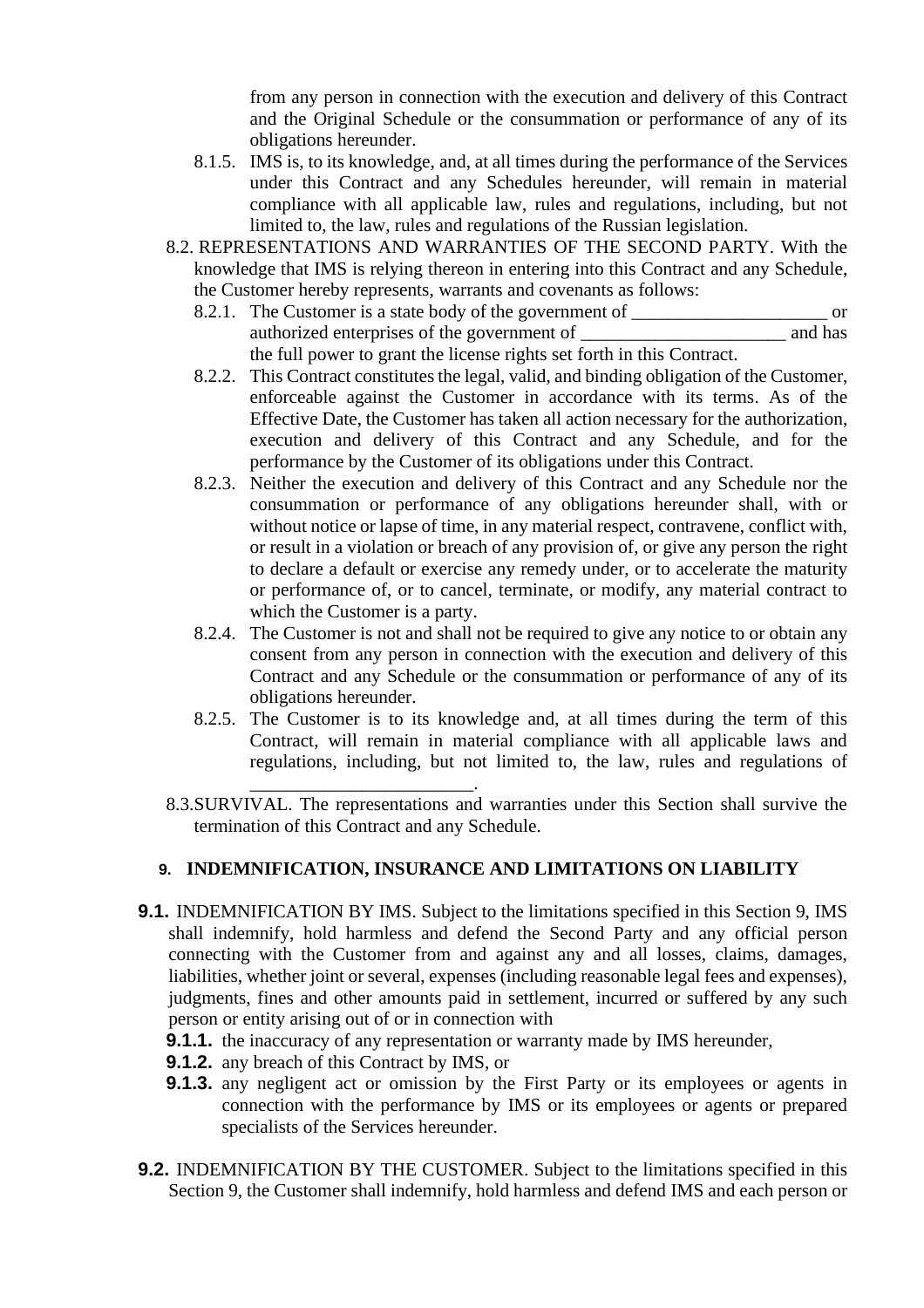entity that is a stockholder, officer, director, partner, employee, affiliate or agent of IMS from and against any and all losses, claims, damages, liabilities, whether joint or several, expenses (including reasonable legal fees and expenses), judgments, fines and other amounts paid in settlement, incurred, or suffered by any such person arising out of or in connection with

- **9.2.1.** the inaccuracy of any representation or warranty made by the Customer hereunder,
- **9.2.2.** any breach of this Contract by the Customer,
- **9.2.3.** any negligent act or omission by the Customer or its employees or agents in connection with the performance by the Customer or its employees or agents required of the Customer hereunder.
- **9.3.** INSURANCE. During the term of this Contract, IMS will maintain, with a financially sound insurance company having an Best rating of the following insurance coverage:
	- **9.3.1.** commercial general liability insurance with a combined single limit of full amount per occurrence for bodily injury, including death for the working specialists who finished the preparation program in accordance with the Contract;
	- **9.3.2.** compensation for the specialists who finished the preparation program in accordance with the Contract, for occupational disease, employer's liability with limits of not less than half amount per accident for bodily injury and half amount per employee for bodily injury by disease, disability benefit and similar employee benefit insurance required under the Russian legislation;
	- **9.3.3.** IMS will furnish the Customer with certificates of insurance evidencing this coverage upon written request.

# **9.4.** LIMITATIONS ON LIABILITY

- **9.4.1.** IN NO EVENT SHALL EITHER PARTY'S LIABILITY HEREUNDER INCLUDE ANY SPECIAL, INDIRECT, INCIDENTAL OR CONSEQUENTIAL LOSSES OR DAMAGES, EVEN IF SUCH PARTY SHALL HAVE BEEN ADVISED OF THE POSSIBILITY OF SUCH POTENTIAL LOSS OR DAMAGE.
- **9.4.2.** Each of the parties hereto shall be liable to the other for damages arising out of or in connection with any negligent act or breach of this Contract or any Schedule by such party to the extent permitted by law, subject to the duty of the non-breaching party to take all reasonable actions in order to mitigate such damages; IMS, HOWEVER, that
- **9.4.3.** IMS's liability for the Service shall be limited to the recovery by the Customer of the amount actually paid to IMS by the Customer for the Service, and
- **9.4.4.** IMS's total liability hereunder shall be limited to the aggregate amount actually paid by the Customer to IMS for the Service.

# **10. DISPUTE RESOLUTION**

- **10.1.** Ny disputes between the Parties must be selected jointly by two mediators selected by the parties.
- **10.2.** If there is any controversy, dispute or claim arising out of or relating to interpretation or breach of this Contract, the Parties will endeavor to settle it promptly.
- **10.3.** If such a dispute cannot be resolved, the parties will promptly submit such dispute to binding arbitration in accordance with the Rules of Hong Kong Mediation and Arbitration Centre in the city of Hong Kong.
- **10.4.** The award of the court of arbitration will be final, the case should be heard in accordance with common law of England and Wales.
- **10.5.** Nothing shall prevent either party from directly seeking injunctive or other equitable relief from any court of competent jurisdiction in situations where damages would not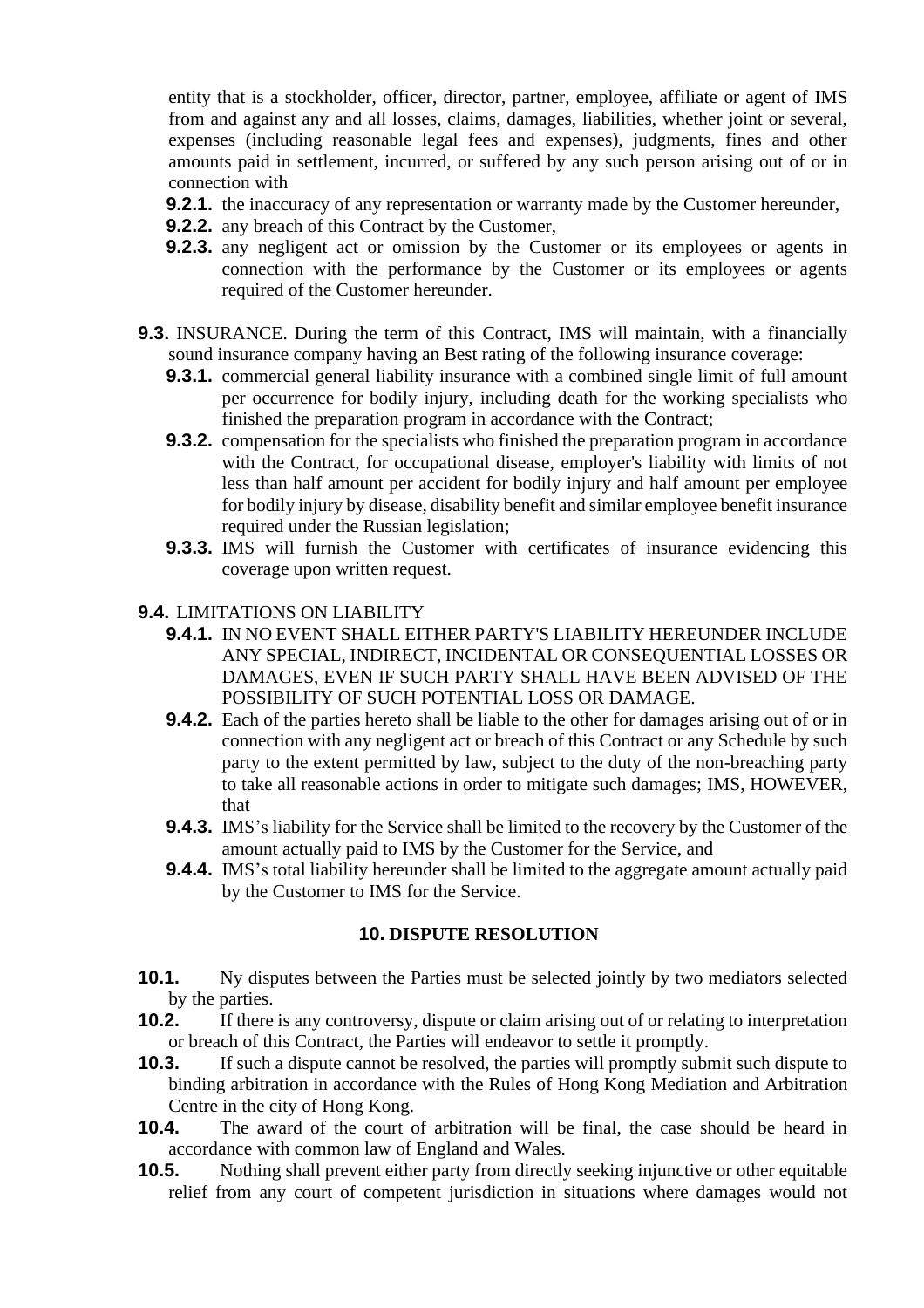adequately compensate for an alleged breach of this Contract. By way of illustration and not limitation, such relief would be appropriate in the case of either party's need to: obtain cooperation of the other party in litigation; secure the timely delivery of information or services; or, prevent the disclosure of Confidential Information.

**10.6.** The prevailing party in any mediation, arbitration or legal action to enforce or interpret this Contract shall be entitled to recover from the non-prevailing party all costs and expenses, including reasonable attorneys' fees, incurred in such action or proceeding.

#### **11. CONFIDENTIALITY**

- **11.1.** GENERAL. As used herein, "Confidential Information" means:<br>**11.1.1.** the terms and provisions of this Contract and any related d
	- **11.1.1.** the terms and provisions of this Contract and any related documents delivered concurrently herewith, and
	- **11.1.2.** all computer hardware, all software, all data, reports, analyses, compilations, studies, interpretations, forecasts, records and other materials (in whatever form maintained, whether documentary, computer storage or otherwise), tests results and personal details of the specialists that contain or otherwise reflect information concerning the Customer, IMS, any of their subsidiaries or affiliates, or
	- **11.1.3.** any portion thereof, that one party or its Agents may provide to the Receiving Party or its Agents in connection with this Contract ("Provided Information"), together with all data, reports, analyses, compilations, studies, interpretations, forecasts, records or
	- **11.1.4.** other materials (in whatever form maintained, whether documentary, computer storage or otherwise) prepared by the Disclosing Party receiving Provided Information or its Agents that contain or otherwise reflect or are based upon, in whole or in part,
	- **11.1.5.** any Provided Information or that reflect the review of, interest in, or evaluation of all or any portion of the transactions program of specialists preparation contemplated by this Contract and any related documents delivered concurrently herewith ("Derived Information").
	- **11.1.6.** As used herein, "Agents" means, collectively, the respective directors, employees, controlling persons or attorneys of the Customer or IMS.
	- **11.1.7.** As used herein, the term "person" shall be broadly interpreted to include, without limitation, any corporation, partnership, trust or individual; the term "Receiving Party" shall mean the person receiving Provided Information; and the term "Disclosing Party" shall mean the person providing Provided Information.
- **11.2.** ACKNOWLEDGMENT. The parties hereby agree that all Confidential Information shall be kept confidential and shall not, without the prior written consent of the Disclosing Party, be disclosed by the Receiving Party in any manner whatsoever, in whole or in part, other than to the Disclosing Party's Agents, and shall not be used, directly or indirectly, for any purpose other than in connection with this Contract and not in any way inherently detrimental to the other party. Moreover, the Second Party and the First Party agree to reveal Confidential Information only to their Agents if and to the extent that such Agents, have a strict need to know such Confidential Information for the purpose of the Receiving Party satisfying its obligations under this Contract and are informed of the confidential nature of the Confidential Information and agree to be bound by the terms and conditions of this Contract. The Second Party and the First Party shall each be responsible for any breach of this Contract by their respective Agents (including Agents who, subsequent to the first date of disclosure of Confidential Information hereunder, become former Agents). Moreover, the Second Party and the First Party shall take all reasonably necessary measures to restrain their respective Agents (and former Agents) from unauthorized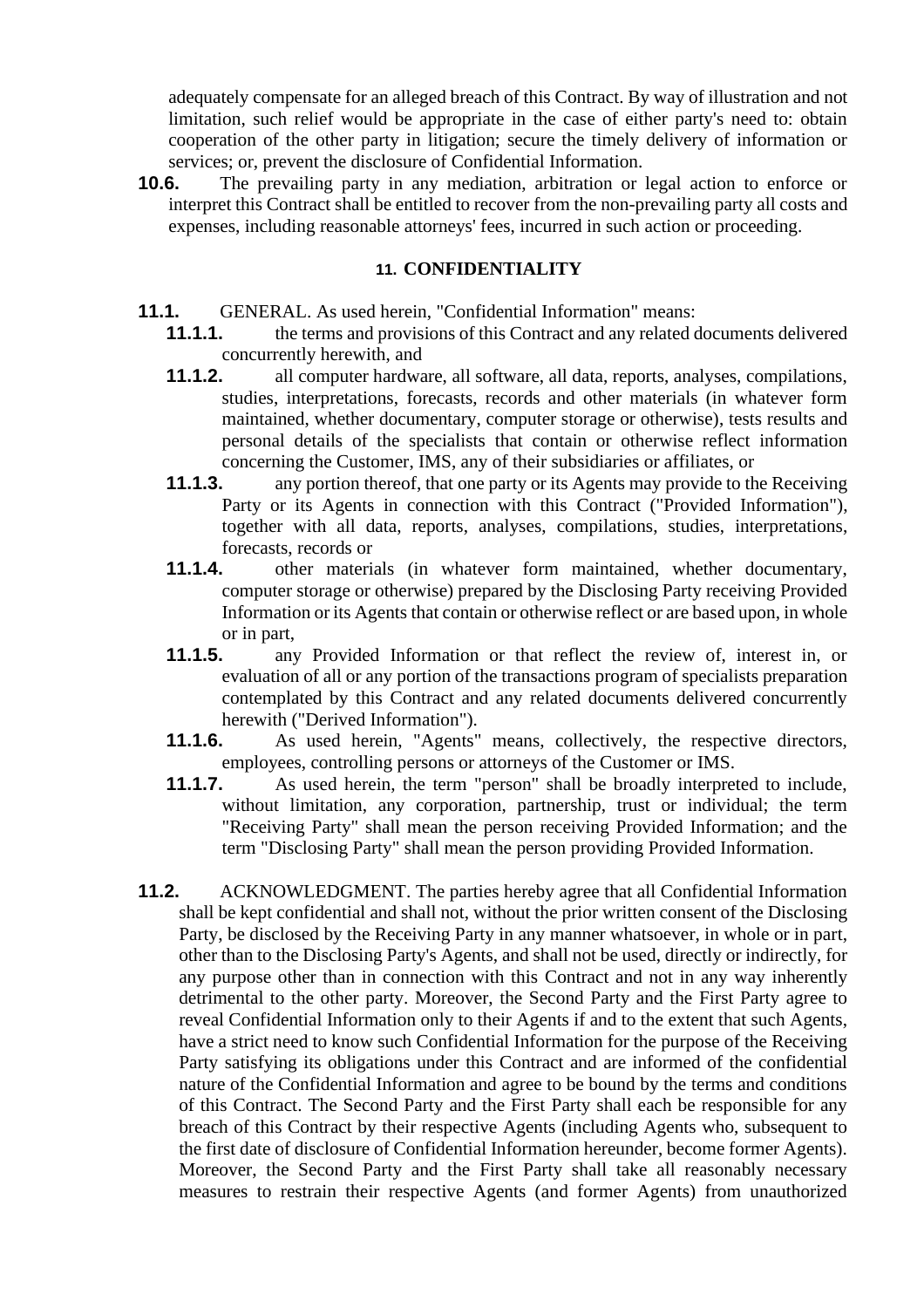disclosure or use of the Confidential Information.

- **11.3.** EXCEPTIONS. Notwithstanding anything in this Contract to the contrary, Confidential Information shall not include any information which
	- **11.3.1.** at the time of disclosure to the Receiving Party is generally available to and known by the public (other than as a result of any disclosure made directly or indirectly or other action or inaction by the Receiving Party or anyone to whom the Receiving Party or any of its Agents transmit or transmitted any Confidential Information);
	- **11.3.2.** becomes publicly available in the future (other than as a result of a disclosure made directly or indirectly or other action or inaction by the Receiving Party or anyone to whom the Receiving Party or any of its Agents transmit or have transmitted any Confidential Information);
	- **11.3.3.** was available to the Receiving Party or its Agents on a non-confidential basis from a source other than the Disclosing Party or any of its Subsidiaries or affiliates or any of their respective Agents providing such information (provided that to the best of the Receiving Party's knowledge, after due inquiry, such source is not or was not bound to maintain the confidentiality of such information); or
	- **11.3.4.** has been independently acquired or developed by the Receiving Party without violating any of its obligations under this Contract, provided such independent development can reasonably be proven by the Receiving Party upon written request.
	- **11.3.5.** In the event that a party or any of such party's Agents become legally compelled (by deposition, interrogatory, request for documents, subpoena, civil investigative demand or similar process) to disclose any of the Confidential Information of the other party, that party or person under the legal compulsion (the "Compelled Party") from whom such information is being sought shall, unless prohibited by law, provide the party to whom such Confidential Information belongs with prompt prior written notice of such requirement so that it may seek a protective order or other appropriate remedy, or both, or waive compliance with the terms of this Contract. In the event that such protective order or other remedy is not obtained, or the other party waives compliance with the provisions hereof, the Compelled Party agrees to furnish only such portion of the Confidential Information that the Compelled Party is advised by written opinion of its counsel is legally required to be furnished by it and shall exercise its reasonable best efforts to obtain reliable assurance that confidential treatment shall be accorded such Confidential Information. Notwithstanding the foregoing, to the extent required under applicable state and federal securities law, either party may file this Contract as an exhibit with federal and state securities filings, provided that each party shall use its best efforts to obtain confidential treatment of the portions of this Contract that contain Confidential Information. In this regard, the party making such filing shall obtain the prior written consent of the other party, which consent shall not be unreasonably withheld.

# **11.4.** USE OF CONFIDENTIAL INFORMATION.

**11.4.1.** Each party shall be subject to the obligations under this Section until the expiration of 6 (six) years following the termination of this Contract. Other than as specifically provided in this Contract, neither party shall duplicate the Disclosing Party's Confidential Information for any purpose other than for the performance of its obligations under this Contract and for the benefit of the Disclosing Party; or use the Disclosing Party's Confidential Information for any reason or purpose other than as expressly permitted in this Contract.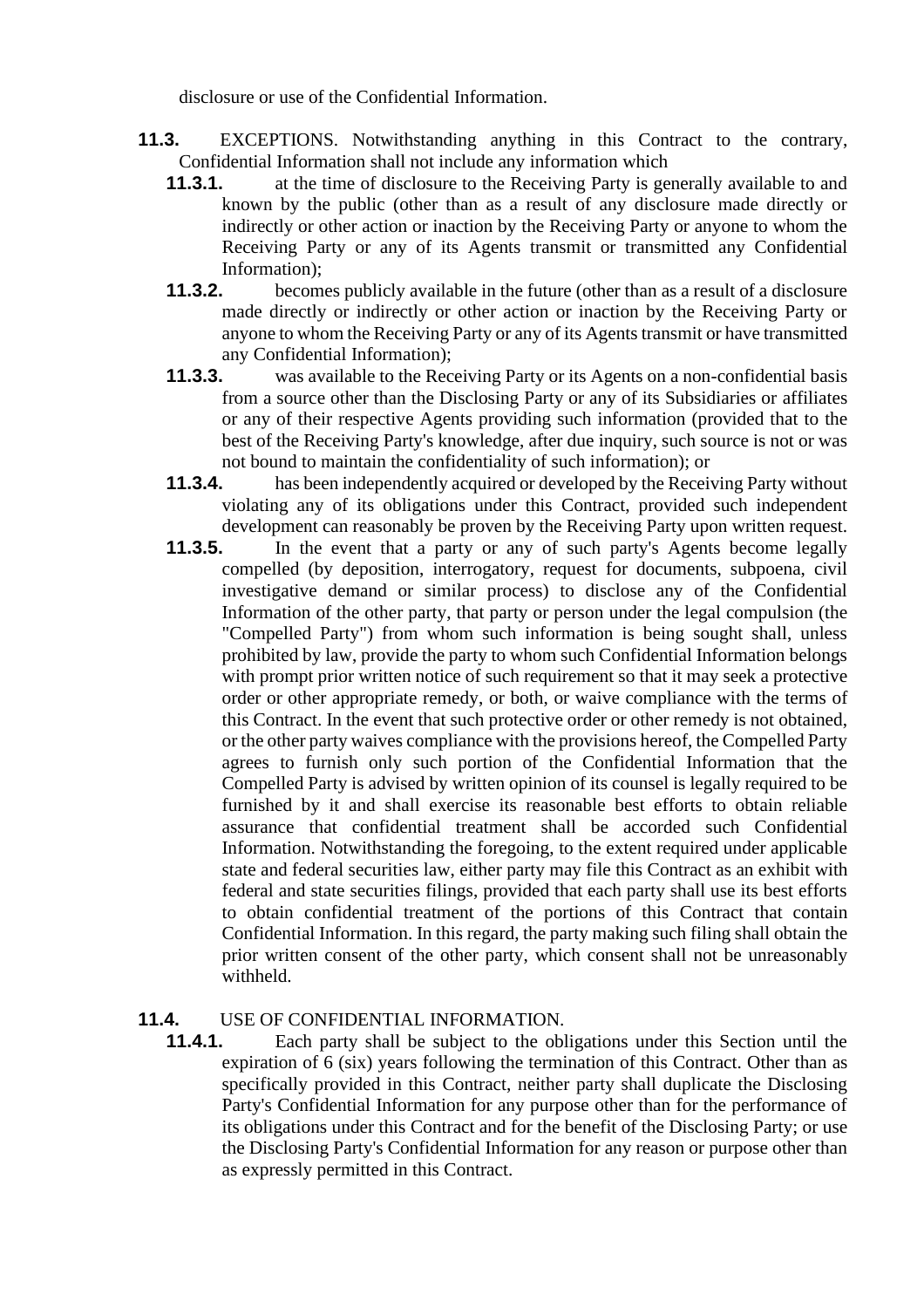- **11.5.** RETURN OF CONFIDENTIAL INFORMATION. Upon termination of this Contract or if either party so requests, the Receiving Party shall return to the Disclosing Party or destroy all copies of the Confidential Information in its possession and the possession of its Agents and will destroy all copies of any Derived Information; provided, however, that this Contract will continue to apply to the Confidential Information and/or Derived Information contained or reflected in such copies.
	- **11.5.1.** The parties agree that the Second Party and the First Party would be irreparably injured by a breach of this Contract by the other party or its Agents and that the other party shall be entitled to seek equitable relief, including injunctive relief and specific performance, in the event of any breach of the provisions of this Section 11. Such remedies shall not be deemed to be the exclusive remedies for a breach of this Section 11 by either party or their Agents but shall be in addition to all other remedies available at law or in equity.

# **12. MISCELLANEOUS PROVISIONS**

- **12.1.** NOTICES. All notices, demands, requests, approvals, consents or other communications to be given or delivered under this Contract ("Notices") will be in writing and will be deemed to have been given
	- **12.1.1.** when delivered in person or by courier or confirmed facsimile;
	- **12.1.2.** upon confirmation of receipt when sent by certified mail, return receipt requested;
- **12.2.** As the case may be to the addresses indicated below:
	- **12.2.1.** If to IMS:

# **INDEPENDENT MISSIONARY SCHOOL**

Address: Myachkovskiy ave 8-159, Moscow, 109341, Russia Attention: Igor S. Radostev e-mail: [info@im-school.info](mailto:info@im-school.info) Tel. +7 901 5976118

**12.2.2.** If to The Customer:

**\_\_\_\_\_\_\_\_\_\_\_\_\_\_\_\_\_\_\_**

or to such other addresses as a party may designate from time to time by written notice to the other party.

**\_\_\_\_\_\_\_\_\_\_\_\_\_\_\_\_\_\_\_\_\_\_\_\_\_\_\_\_\_\_\_\_\_\_\_\_\_\_\_\_\_\_\_\_\_\_\_\_\_\_\_\_\_\_\_\_\_\_\_\_\_\_\_\_\_\_ \_\_\_\_\_\_\_\_\_\_\_\_\_\_\_\_\_\_\_\_\_\_\_\_\_\_\_\_\_\_\_\_\_\_\_\_\_\_\_\_\_\_\_\_\_\_\_\_\_\_\_\_\_\_\_\_\_\_\_\_\_\_\_\_\_\_ \_\_\_\_\_\_\_\_\_\_\_\_\_\_\_\_\_\_\_\_\_\_\_\_\_\_\_\_\_\_\_\_\_\_\_\_\_\_\_\_\_\_\_\_\_\_\_\_\_\_\_\_\_\_\_\_\_\_\_\_\_\_\_\_\_\_ \_\_\_\_\_\_\_\_\_\_\_\_\_\_\_\_\_\_\_\_\_\_\_\_\_\_\_\_\_\_\_\_\_\_\_\_\_\_\_\_\_\_\_\_\_\_\_\_\_\_\_\_\_\_\_\_\_\_\_\_\_\_\_\_\_\_**

- **12.3.** SEVERABILITY. Whenever possible, each provision of this Contract and any Schedule shall be interpreted in such a manner as to be effective and valid under applicable law, but if any provision of this Contract or any Schedule is held to be prohibited by or invalid under applicable law, such provision will be ineffective only to the extent of such prohibition or invalidity, without invalidating the remainder of such provision or the remaining provisions of this Contract and any Schedule.
- **12.4.** AMENDMENT AND WAIVER. This Contract and any Schedule may be amended, and any provision of this Contract and any Schedule may be waived; provided that any such amendment or waiver will be binding upon any party hereto only if such amendment or waiver is set forth in writing executed by such party. No course of dealing between or among any persons having any interest in this Contract and any Schedule will be deemed effective to modify or amend any part of this Contract and any Schedule or any rights or obligations of any person under or by reason of this Contract or any Schedule. The waiver